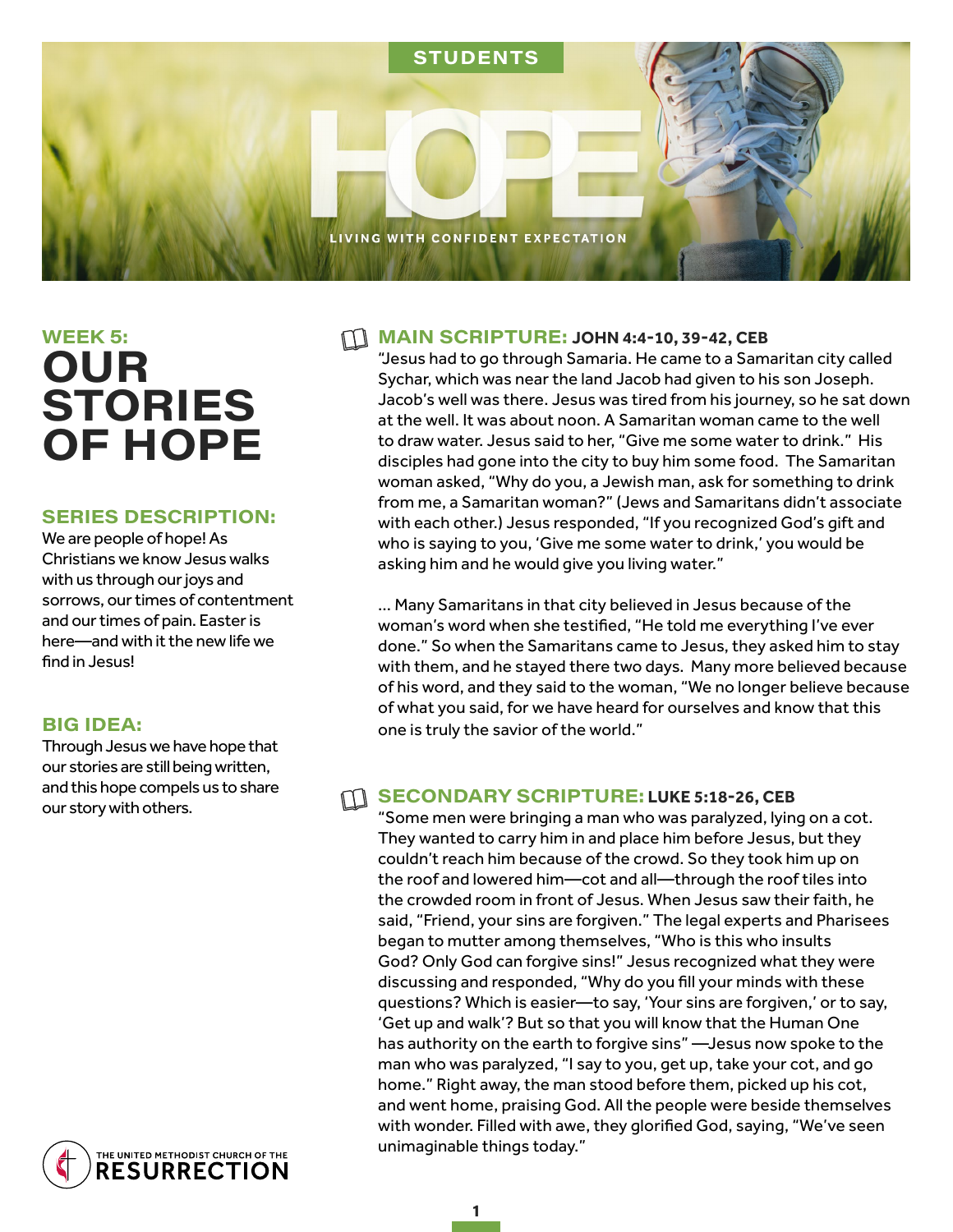A C T IV IT Y: **SILLY STORIES (This activity is a classic Mad Lib.)**  As the leader, have students give you words to fill in the blanks to complete this Silly Story below. Don't reveal the story or tell them how the words will be used until the very end! Then, read the silly story you created all together!

As a review, here are the types of words that will be used, and how they are used:

- **Adjective:** a word used to describe a person place or thing, such as: *lumpy, soft, loud, quiet*
- **Adverb:** tells how something is done and often ends in "-ly," such as: *slowly, quietly, guiltily, grumpily*
- **Noun:** a person, place, or thing, such as: *cat, suitcase, chair, hairbrush, backpack, church.* It can also be plural: *cats, suitcases, hairbrushes, backpacks, churches*
- **Verb:** an action or doing word, such as: *swim, climb, push, eat.* It can also be past tense: *swam, climbed, pushed, ate.*
- **Place:** country, city, state, room, such as: *Italy, Kansas City, Missouri, kitchen*
- **Specific categories of words that will be used:** *vehicle, number*

### **OUR SILLY STORY** (Adapted from madtakes.com)

### **Remember: keep this story a secret until you read it all together with the words filled in. That's what makes it silly!**

Ask students for words in the order below, and write them in as you go: verb, adjective, plural noun, vehicle, noun…etc.

| God told Noah that it was going to _____ (verb) for a _____                                                                                                                                                                                                                                                                                                                                                                                           |                                                                         |
|-------------------------------------------------------------------------------------------------------------------------------------------------------------------------------------------------------------------------------------------------------------------------------------------------------------------------------------------------------------------------------------------------------------------------------------------------------|-------------------------------------------------------------------------|
|                                                                                                                                                                                                                                                                                                                                                                                                                                                       | (adjective) time. God gave Noah _____ (plural noun) on what to do:      |
|                                                                                                                                                                                                                                                                                                                                                                                                                                                       | "Make a ______ (vehicle). It should be made out of gopher ______ (noun) |
| and should be ______ (number) ______ (plural noun) long, and 75                                                                                                                                                                                                                                                                                                                                                                                       |                                                                         |
| ______ (plural noun) wide. Take with you ______ (number) of every                                                                                                                                                                                                                                                                                                                                                                                     |                                                                         |
| $\begin{tabular}{ccccc} \multicolumn{2}{c }{\textbf{1} & \multicolumn{2}{c }{\textbf{2} & \multicolumn{2}{c }{\textbf{3} & \multicolumn{2}{c }{\textbf{4} & \multicolumn{2}{c }{\textbf{5} & \multicolumn{2}{c }{\textbf{6} & \multicolumn{2}{c }{\textbf{6} & \multicolumn{2}{c }{\textbf{6} & \multicolumn{2}{c }{\textbf{6} & \multicolumn{2}{c }{\textbf{6} & \multicolumn{2}{c }{\textbf{6} & \multicolumn{2}{c }{\textbf{6} & \multicolumn{2}{$ | (adjective) creature: One ______ (adjective), and one female."          |

So, Noah gathered his \_\_\_\_\_\_ *(noun)* together, and they \_\_\_\_\_\_ *(verb* 

*ending in "-ed")* the ark. Noah's friends \_\_\_\_\_\_ *(verb ending in "-ed")* 

him as he worked, but Noah didn't pay attention to them. Finally, after

120 \_\_\_\_\_\_ *(measurement of time)*, the ark was \_\_\_\_\_\_ *(verb ending in* 

*"-ed")*. They gathered all the creatures, and as the last one boarded, it

began to \_\_\_\_\_\_ (*same verb as in the first blank)*. For 40 \_\_\_\_\_\_ *(plural* 

*noun)* and 40 \_\_\_\_\_\_ *(plural noun)*, it went on. The Earth became

covered with \_\_\_\_\_\_ *(type of liquid)*. After a year and a day, they found

\_\_\_\_\_\_ *(noun)* and everyone else was \_\_\_\_\_\_ *(adjective)*. And as a

sign that God would never \_\_\_\_\_\_ *(verb)* the earth again, God put a/an

\_\_\_\_\_\_ *(noun)* in the \_\_\_\_\_\_ *(place)* as a symbol of love.

2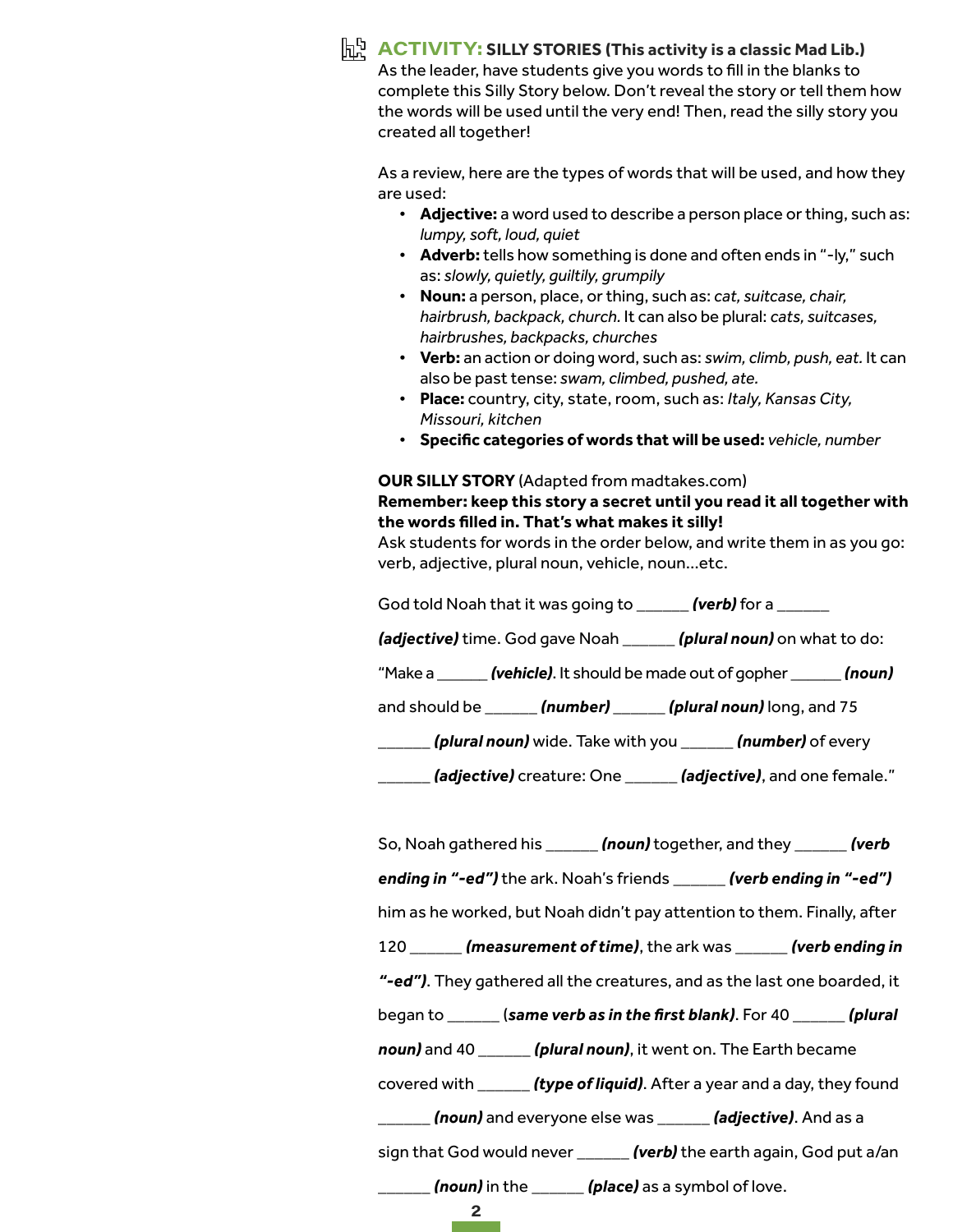**Debrief of Activity:** While this may be a funny take on a popular Bible story from the Old Testament (Noah's Ark), it is a good reminder that when we allow God to write our stories, they will end in hope, just like the story of Noah ended in hope. The sign of a rainbow in the sky in Noah's story was a symbol of the promise that God would take care of him.

### $\circledast$  DISCUSSION QUESTIONS:

- *• Have you ever been left on a "cliff hanger"in the middle of an exciting book, movie or television show?*
- *• Who is a good storyteller in your life? What makes this person such a good storyteller?*
- *• Do you feel like you are currently in the beginning or the middle of your story?*
- *• Howdid you first encounter Jesus?Did someone share their storywith you?Did someone share the story of Jesuswith you?*
- *• Read together our Main Scripture from John 4:4-10, 39-42. What did Jesus offerto the Samaritanwoman atthewell? What happenedwhen she shared her story of hope with her village?*
- *• Read together our Secondary Scripture from Luke 5:18-26. Do you think the paralyzed man in the story had much hope before he met Jesus? Why or why not?*
- *• In this story from Luke, we often call the men who carried their friend on the cotto Jesus "stretcher-bearers." Who are the "stretcher-bearers"in your life that carry you when you need hope?*
- *• Of the two stories, which main character do you relate to more: the Samaritan woman or the paralyzed man? How did each of their stories change afterthey encountered Jesus?*
- *• How does it feel knowing that your story is not over and is still being written?*

## **CHALLENGE:**

### **PART 1:**

This week take some time to write out your own story of hope. While this may sound hard, just remember that all stories have a beginning, a middle and an end. Use these prompts as a guide:

### **The Beginning:**

- How did your story start?
- Where were you living at the time?
- Whose story first introduced you to Jesus?

### **The Middle:**

- What happened in your story?
- Who were the people involved?
- What was the "cliff-hanger" moment?
- How did Jesus show up in the middle of your story?

### **Your story is still being written:**

- What has Jesus done for you in the past?
- Where have you found hope in your story so far?
- What can you count on Jesus for in the future?
- Who do you want to hear your story?